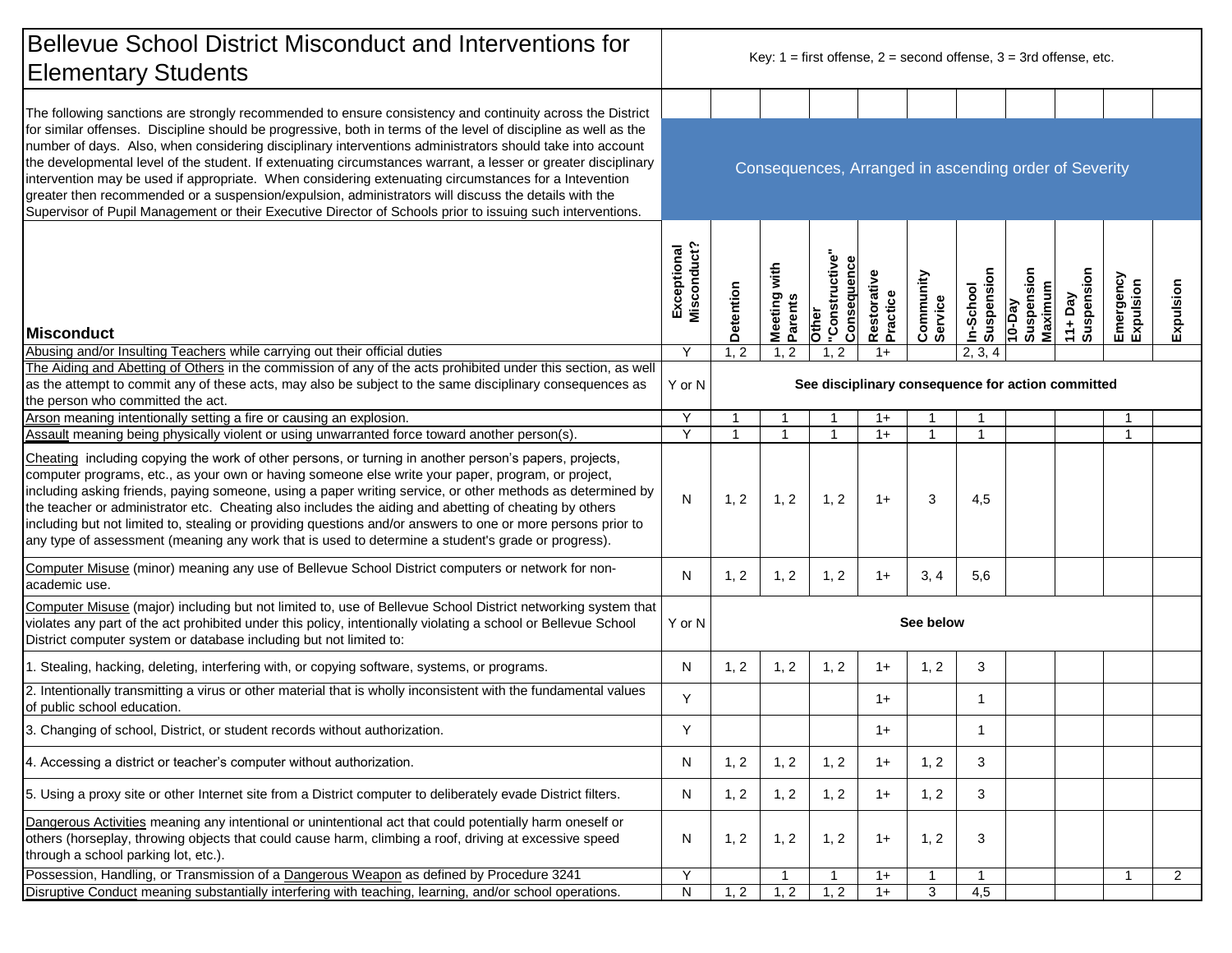| <b>Bellevue School District Misconduct and Interventions for</b><br><b>Elementary Students</b>                                                                                                                                                                                                                                                                                                                                                                                                                                                                                                                                                                                                                                                                                                                                                                                                                   | Key: $1 =$ first offense, $2 =$ second offense, $3 = 3$ rd offense, etc. |           |                         |                                                      |                         |                      |                         |                                         |                          |                        |           |
|------------------------------------------------------------------------------------------------------------------------------------------------------------------------------------------------------------------------------------------------------------------------------------------------------------------------------------------------------------------------------------------------------------------------------------------------------------------------------------------------------------------------------------------------------------------------------------------------------------------------------------------------------------------------------------------------------------------------------------------------------------------------------------------------------------------------------------------------------------------------------------------------------------------|--------------------------------------------------------------------------|-----------|-------------------------|------------------------------------------------------|-------------------------|----------------------|-------------------------|-----------------------------------------|--------------------------|------------------------|-----------|
| The following sanctions are strongly recommended to ensure consistency and continuity across the District                                                                                                                                                                                                                                                                                                                                                                                                                                                                                                                                                                                                                                                                                                                                                                                                        |                                                                          |           |                         |                                                      |                         |                      |                         |                                         |                          |                        |           |
| for similar offenses. Discipline should be progressive, both in terms of the level of discipline as well as the<br>number of days. Also, when considering disciplinary interventions administrators should take into account<br>the developmental level of the student. If extenuating circumstances warrant, a lesser or greater disciplinary<br>intervention may be used if appropriate. When considering extenuating circumstances for a Intevention<br>greater then recommended or a suspension/expulsion, administrators will discuss the details with the<br>Supervisor of Pupil Management or their Executive Director of Schools prior to issuing such interventions.                                                                                                                                                                                                                                    | Consequences, Arranged in ascending order of Severity                    |           |                         |                                                      |                         |                      |                         |                                         |                          |                        |           |
| <b>Misconduct</b>                                                                                                                                                                                                                                                                                                                                                                                                                                                                                                                                                                                                                                                                                                                                                                                                                                                                                                | Misconduct?<br>Exceptional                                               | Detention | Meeting with<br>Parents | <mark>Other</mark><br> "Constructive"<br>Consequence | Restorative<br>Practice | Community<br>Service | In-School<br>Suspension | Suspension<br>Maximum<br>$\sqrt{10-DA}$ | Suspension<br>$11 + Day$ | Emergency<br>Expulsion | Expulsion |
| Extortion/Blackmail/Coercion meaning obtaining or attempting to extort obtain money, property, or other<br>consideration by violence or threat of violence, or forcing someone to do something against his or her will by                                                                                                                                                                                                                                                                                                                                                                                                                                                                                                                                                                                                                                                                                        | Y                                                                        |           |                         |                                                      | $1+$                    |                      |                         |                                         |                          | $\mathbf 1$            |           |
| force or threat of violence.<br>Failure to Attend any required activity or disciplinary consequence assigned by a teacher, counselor,                                                                                                                                                                                                                                                                                                                                                                                                                                                                                                                                                                                                                                                                                                                                                                            |                                                                          |           |                         |                                                      |                         |                      |                         |                                         |                          |                        |           |
| administrator, or designee.<br>Failure to Comply in a passive manner with the instructions of teachers and other school staff. This                                                                                                                                                                                                                                                                                                                                                                                                                                                                                                                                                                                                                                                                                                                                                                              | N                                                                        | 1, 2      | 1, 2                    | 1, 2                                                 | $1+$                    | 1, 2                 | 3,4                     |                                         |                          |                        |           |
| includes breaking a specific, published school or district rules.<br>False Reporting meaning knowingly and maliciously falsely reporting or falsely corroborating misbehavior of                                                                                                                                                                                                                                                                                                                                                                                                                                                                                                                                                                                                                                                                                                                                 | N                                                                        | 1, 2      | 1, 2                    | 1, 2                                                 | $1+$                    | 1, 2                 | 3,4                     |                                         |                          |                        |           |
| others that did not occur, including spreading a false rumor maliciously at school, or school grounds, on<br>school-provided transportation, or at a school-sponsored function.                                                                                                                                                                                                                                                                                                                                                                                                                                                                                                                                                                                                                                                                                                                                  | N                                                                        | 1, 2      | 1, 2                    | 1, 2                                                 | $1+$                    | 1, 2                 | 1, 2                    |                                         |                          |                        |           |
| Fighting which means engaging in or provoking mutual physical contact involving anger or hostility. Fighting<br>includes, but is not limited to, the following: Engaging in mutual physical contact; teasing, harassing,<br>threatening or intimidating others resulting in physical contact involving anger or hostility; retaliating<br>physically for teasing, harassing, threatening, or intimidating behavior; verbally inciting of physically<br>supporting a fight by one's encouragement or presence, including, but not limited to, posturing, making<br>verbal accusations or threats, or drawing spectator attention to a fight (See Aiding and Abetting).                                                                                                                                                                                                                                            | Y                                                                        |           |                         | $1+$                                                 | $1+$                    |                      |                         |                                         |                          |                        |           |
| Fireworks/Explosives including the possession, handling or transmission of any form of firework and/or<br>explosive, chemical or incendiary device. These devices include, but are not limited to, firecrackers,<br>sparklers, smoke bomb or stink bomb, cherry bomb, M80, bottle rocket, other explosive, incendiary or<br>poison gas, or gas pen/gas pencil.                                                                                                                                                                                                                                                                                                                                                                                                                                                                                                                                                   | Y                                                                        |           |                         | $1+$                                                 | $1+$                    |                      |                         |                                         |                          |                        | 5         |
| The Forging of any District or non-District Signature (including electronic) or Making of any False Entry or<br>the Alteration of any Document used or intended to be used in connection with the operation of the school.                                                                                                                                                                                                                                                                                                                                                                                                                                                                                                                                                                                                                                                                                       | N                                                                        | 1, 2      | 1, 2                    | 1, 2                                                 | $1+$                    | 1, 2                 | 3,4                     |                                         |                          |                        |           |
| Gambling such as playing cards, dice, or games of chance for money or other things of value.                                                                                                                                                                                                                                                                                                                                                                                                                                                                                                                                                                                                                                                                                                                                                                                                                     | N                                                                        | 1, 2      | 1, 2                    | 1, 2                                                 | $1+$                    | 1, 2                 | 3,4                     |                                         |                          |                        |           |
| Harassment, Intimidation or Bullying" (major) means any intentional written message or image, including<br>those that are electronically transmitted, verbal, or physical act, including but not limited to one shown to be<br>motivated by race, color, religion, ancestry, national origin, culture, gender, socio-economic status, sexual<br>orientation including gender expression or identity, mental or physical disability, or other distinguishing<br>characteristics, when the intentional written, verbal, or physical act either: Physically harms any person or<br>damages the person's property; and/or Has the effect of substantially interfering with a student's education;<br>and/or Is so severe, persistent, or pervasive that it creates an intimidating or threatening educational<br>environment; and/or Has the effect of substantially disrupting the orderly operation of the school. | Y                                                                        | 1, 2      | 1, 2                    | 1, 2                                                 | $1+$                    | 1, 2                 | 1, 2                    |                                         |                          |                        |           |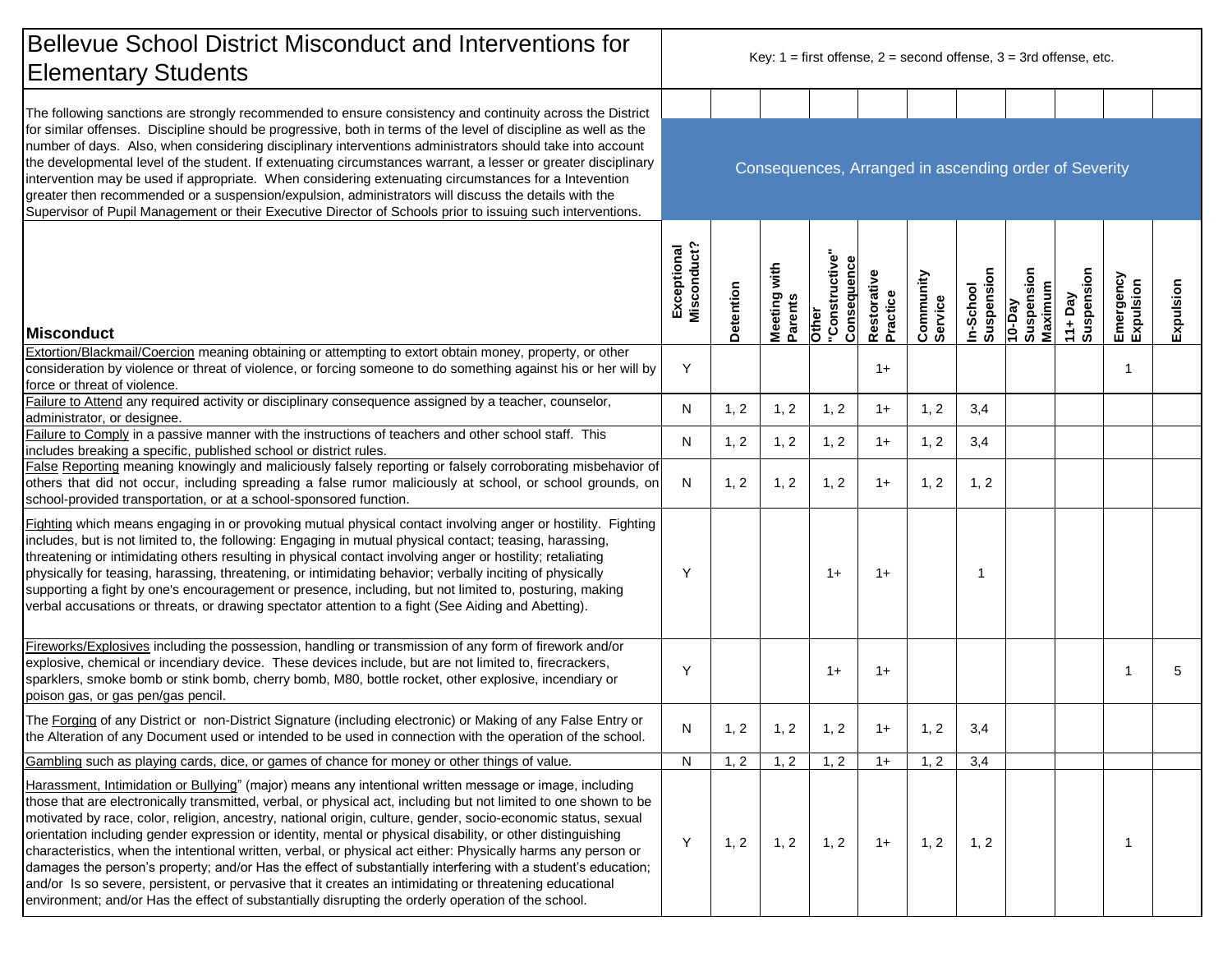| <b>Bellevue School District Misconduct and Interventions for</b><br><b>Elementary Students</b>                                                                                                                                                                                                                                                                                                                                                                                                                                                                                                                                                                                | Key: $1 =$ first offense, $2 =$ second offense, $3 = 3$ rd offense, etc. |           |                            |                                                    |                         |                      |                         |                                 |                      |                        |           |  |
|-------------------------------------------------------------------------------------------------------------------------------------------------------------------------------------------------------------------------------------------------------------------------------------------------------------------------------------------------------------------------------------------------------------------------------------------------------------------------------------------------------------------------------------------------------------------------------------------------------------------------------------------------------------------------------|--------------------------------------------------------------------------|-----------|----------------------------|----------------------------------------------------|-------------------------|----------------------|-------------------------|---------------------------------|----------------------|------------------------|-----------|--|
| The following sanctions are strongly recommended to ensure consistency and continuity across the District                                                                                                                                                                                                                                                                                                                                                                                                                                                                                                                                                                     |                                                                          |           |                            |                                                    |                         |                      |                         |                                 |                      |                        |           |  |
| for similar offenses. Discipline should be progressive, both in terms of the level of discipline as well as the<br>number of days. Also, when considering disciplinary interventions administrators should take into account<br>the developmental level of the student. If extenuating circumstances warrant, a lesser or greater disciplinary<br>intervention may be used if appropriate. When considering extenuating circumstances for a Intevention<br>greater then recommended or a suspension/expulsion, administrators will discuss the details with the<br>Supervisor of Pupil Management or their Executive Director of Schools prior to issuing such interventions. | Consequences, Arranged in ascending order of Severity                    |           |                            |                                                    |                         |                      |                         |                                 |                      |                        |           |  |
| <b>Misconduct</b>                                                                                                                                                                                                                                                                                                                                                                                                                                                                                                                                                                                                                                                             | Misconduct?<br>Exceptional                                               | Detention | with<br>Meeting<br>Parents | Other<br>"Constructive"<br>"--n.r.e<br>Consequence | Restorative<br>Practice | Community<br>Service | In-School<br>Suspension | 10-Day<br>Suspension<br>Maximum | 11+Day<br>Suspension | Emergency<br>Expulsion | Expulsion |  |
| The Hazing of any students or persons. "Hazing" includes initiating students into a school, group, grade<br>level, or office through persecuting, harassing, or coercive behaviors that cause or are likely to cause social,<br>emotional, or physical harm. Evidence of hazing may include but is not limited to, activities with any of the<br>following components: degrading, disgraceful, or humiliating behaviors or treatment. The term "hazing"<br>does not include school-authorized athletic events, contests, competitions or other activities that have<br>express administrative approval.                                                                       | Y                                                                        | 1, 2      | 1, 2                       | 1, 2                                               | $1+$                    | 1, 2                 | 1, 2                    |                                 |                      |                        |           |  |
| Leaving Campus during regular school hours without written or verbal permission from a parent or school<br>official.                                                                                                                                                                                                                                                                                                                                                                                                                                                                                                                                                          | N                                                                        | 1, 2      | 1, 2                       | 1, 2                                               | $1+$                    | 1, 2                 | 3,4                     |                                 |                      |                        |           |  |
| Lewd/Obscene Behavior (minor) including inappropriate sexual expressions or behavior.                                                                                                                                                                                                                                                                                                                                                                                                                                                                                                                                                                                         | N                                                                        | 1, 2      | 1, 2                       | 1, 2                                               | $1+$                    | 1, 2                 | 3,4                     |                                 |                      |                        |           |  |
| Lewd/Obscene Behavior (major) including engaging in inappropriate sexual behavior, including sexual<br>intercourse, oral sex, sexual touching, indecent exposure, or voyeurism, and/or sexual behavior that has the<br>potential to substantially disrupt or obstruct any school function or operation.                                                                                                                                                                                                                                                                                                                                                                       | Y                                                                        |           |                            |                                                    | $1+$                    |                      | $\mathbf{1}$            |                                 |                      |                        |           |  |
| Look-Alike Weapons (minor) including possessing a toy gun or other toy weapon whether or not appearing<br>to be a real gun or weapon.                                                                                                                                                                                                                                                                                                                                                                                                                                                                                                                                         | ${\sf N}$                                                                | 1, 2      | 1, 2                       | 1, 2                                               | $1+$                    | 1, 2                 | 3,4                     |                                 |                      |                        |           |  |
| Look-Alike Weapons (major) that can reasonably be considered a firearm, air soft gun, compressed air gun,<br>or dangerous weapon and used with malicious intent                                                                                                                                                                                                                                                                                                                                                                                                                                                                                                               | Y                                                                        |           |                            |                                                    | $1+$                    |                      | $\mathbf{1}$            |                                 |                      |                        | 5         |  |
| Lying meaning knowingly not telling the truth to a staff member or volunteer in response to a question<br>related to the safety of the school or the investigation of a disciplinary matter                                                                                                                                                                                                                                                                                                                                                                                                                                                                                   | N                                                                        | 1, 2      | 1, 2                       | 1, 2                                               | $1+$                    | 1, 2                 | 3,4                     |                                 |                      |                        |           |  |
| Malicious Harrassment is committing malicious and intentional acts because of one's perception of the<br>victim's race, color, religion, ancestry, national origin, gender, sexual orientation, or mental, physcial or<br>sensory disablity which:                                                                                                                                                                                                                                                                                                                                                                                                                            | Y                                                                        | $1+$      | $1+$                       | $1+$                                               | $1+$                    | $1+$                 | $1+$                    |                                 |                      | $1+$                   |           |  |
| a. Causes physical injury to the vitim or another person;                                                                                                                                                                                                                                                                                                                                                                                                                                                                                                                                                                                                                     | Y                                                                        | $1+$      | $1+$                       | $1+$                                               | $1+$                    | $1+$                 | $1+$                    |                                 |                      | $1+$                   |           |  |
| b. Causes physical damage to or destruction of the property of the victim or another person; or                                                                                                                                                                                                                                                                                                                                                                                                                                                                                                                                                                               | Y                                                                        | $1+$      | $1+$                       | $1+$                                               | $1+$                    | $1+$                 | $1+$                    |                                 |                      | $1+$                   |           |  |
| c. Threatens a specific person or group of persons and places that person, or members of the specific group<br>of persons, in reasonable rear of harm ot the person or property.                                                                                                                                                                                                                                                                                                                                                                                                                                                                                              | Y                                                                        | $1+$      | $1+$                       | $1+$                                               | $1+$                    | $1+$                 | $1+$                    |                                 |                      | $1+$                   |           |  |
| Misuse of School Property including writing on desks, wall, ect. or using school property in a way that is was<br>not intended and has or can do damage to the property.                                                                                                                                                                                                                                                                                                                                                                                                                                                                                                      | N                                                                        | 1, 2      | 1, 2                       | 1, 2                                               | $1+$                    | 1, 2                 | 3,4                     |                                 |                      |                        |           |  |
| Out of School Boundary meaning places that are off limits during the day that are defined by the school such<br>as parking lots, sidewalks around school, park and open fields ect.                                                                                                                                                                                                                                                                                                                                                                                                                                                                                           | $\mathsf{N}$                                                             | 1, 2      | 1, 2                       | 1, 2                                               | $1+$                    | 1, 2                 | 3,4                     |                                 |                      |                        |           |  |
| Physical Aggression such as hitting, kicking, spiting, or throwing of objects that do not seriously injure<br>another person or rise to the level of assault.                                                                                                                                                                                                                                                                                                                                                                                                                                                                                                                 | N                                                                        | 1, 2      | 1, 2                       | 1, 2                                               | $1+$                    | 1, 2                 | 3,4                     |                                 |                      |                        |           |  |
| Plagiarism including using another writer's words or ideas without proper citation, or merely rearranging or<br>changing a few of the author's words and presenting the result as your own work, or not using quotation<br>marks when citing a source.                                                                                                                                                                                                                                                                                                                                                                                                                        | ${\sf N}$                                                                | 1, 2      | 1, 2                       | 1, 2                                               | $1+$                    | 3                    | 4,5                     |                                 |                      |                        |           |  |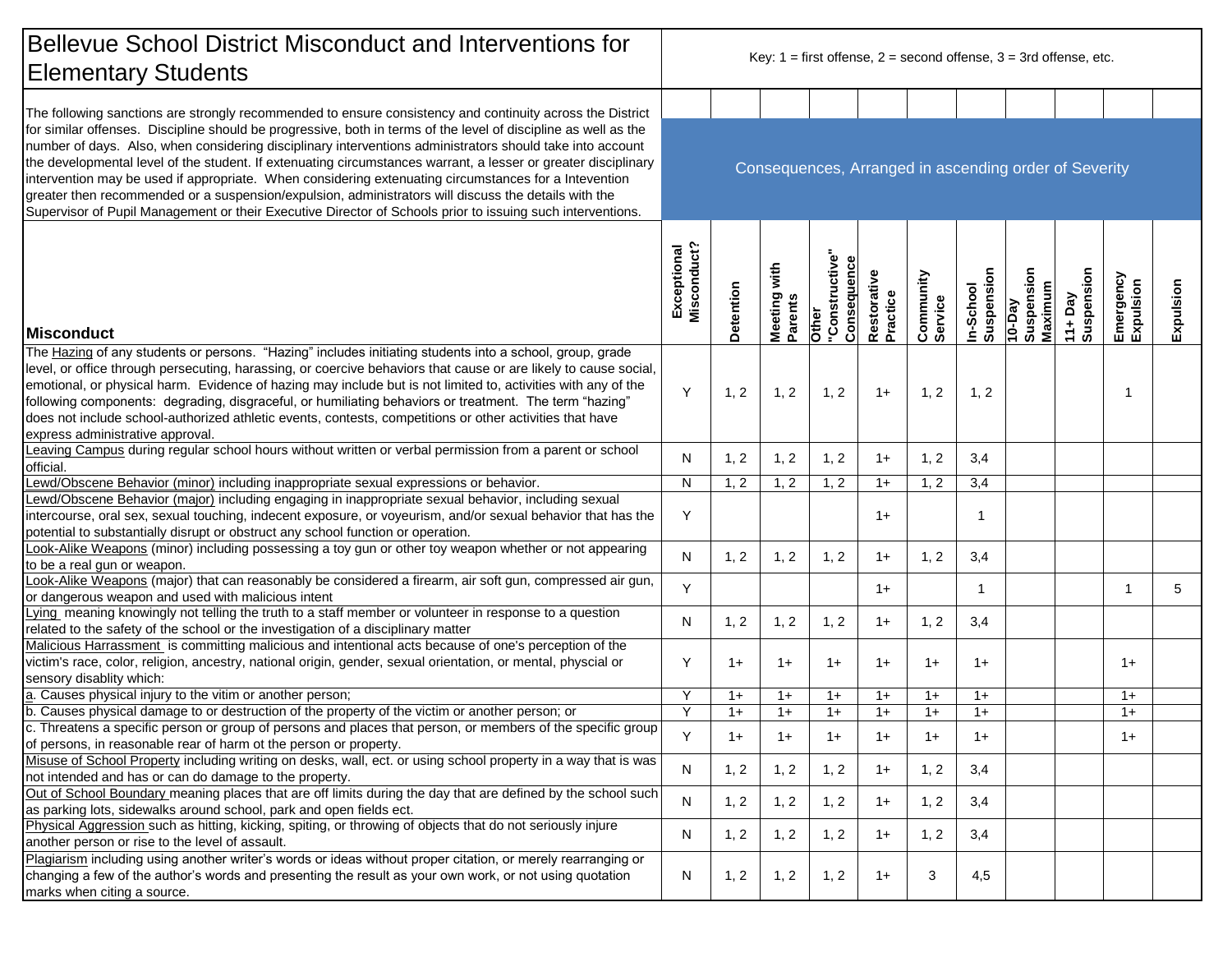| <b>Bellevue School District Misconduct and Interventions for</b><br><b>Elementary Students</b>                                                                                                                                                                                                                                                                                                                                                                                                                                                                                                                                                                                | Key: $1 =$ first offense, $2 =$ second offense, $3 = 3$ rd offense, etc. |              |                         |                                        |                         |                      |                         |                                         |                      |                        |                |  |  |
|-------------------------------------------------------------------------------------------------------------------------------------------------------------------------------------------------------------------------------------------------------------------------------------------------------------------------------------------------------------------------------------------------------------------------------------------------------------------------------------------------------------------------------------------------------------------------------------------------------------------------------------------------------------------------------|--------------------------------------------------------------------------|--------------|-------------------------|----------------------------------------|-------------------------|----------------------|-------------------------|-----------------------------------------|----------------------|------------------------|----------------|--|--|
| The following sanctions are strongly recommended to ensure consistency and continuity across the District                                                                                                                                                                                                                                                                                                                                                                                                                                                                                                                                                                     |                                                                          |              |                         |                                        |                         |                      |                         |                                         |                      |                        |                |  |  |
| for similar offenses. Discipline should be progressive, both in terms of the level of discipline as well as the<br>number of days. Also, when considering disciplinary interventions administrators should take into account<br>the developmental level of the student. If extenuating circumstances warrant, a lesser or greater disciplinary<br>intervention may be used if appropriate. When considering extenuating circumstances for a Intevention<br>greater then recommended or a suspension/expulsion, administrators will discuss the details with the<br>Supervisor of Pupil Management or their Executive Director of Schools prior to issuing such interventions. | Consequences, Arranged in ascending order of Severity                    |              |                         |                                        |                         |                      |                         |                                         |                      |                        |                |  |  |
| <b>Misconduct</b>                                                                                                                                                                                                                                                                                                                                                                                                                                                                                                                                                                                                                                                             | Misconduct?<br>Exceptional                                               | Detention    | Meeting with<br>Parents | Other<br>"Constructive"<br>Consequence | Restorative<br>Practice | Community<br>Service | In-School<br>Suspension | Suspension<br>Maximum<br>$\sqrt{eq-01}$ | 11+Day<br>Suspension | Emergency<br>Expulsion | Expulsion      |  |  |
| Possession, Handling or Transmission of Firearms on school property. This will result in a one-year                                                                                                                                                                                                                                                                                                                                                                                                                                                                                                                                                                           | Y                                                                        |              |                         |                                        | $1+$                    |                      |                         |                                         |                      | -1                     | $\mathbf{1}$   |  |  |
| mandatory expulsion, subject to appeal, with notification to parents and law enforcement.                                                                                                                                                                                                                                                                                                                                                                                                                                                                                                                                                                                     |                                                                          |              |                         |                                        |                         |                      |                         |                                         |                      |                        |                |  |  |
| Possession, Handling, or Transmission of any Object with malicious intent which can reasonably be<br>considered a Weapon.                                                                                                                                                                                                                                                                                                                                                                                                                                                                                                                                                     | Y                                                                        |              |                         |                                        | $1+$                    |                      |                         |                                         |                      | -1                     | $\overline{4}$ |  |  |
| Possession, Transmission, or Use of Personal Protection Spray Devices without prior written                                                                                                                                                                                                                                                                                                                                                                                                                                                                                                                                                                                   |                                                                          |              |                         |                                        |                         |                      |                         |                                         |                      |                        |                |  |  |
| parental/guardian permission is prohibited. Students over 18 years of age and students between 14 and 18<br>years of age with written parental/guardian permission may possess personal protection spray devices. No<br>one under 18 years of age may transmit such devices nor may they be used other than in self-defense as                                                                                                                                                                                                                                                                                                                                                | Y                                                                        | -1           | $\mathbf{1}$            | $\mathbf{1}$                           | $1+$                    | $\mathbf 1$          | -1                      |                                         |                      | -1                     |                |  |  |
| defined by state law.                                                                                                                                                                                                                                                                                                                                                                                                                                                                                                                                                                                                                                                         |                                                                          |              |                         |                                        |                         |                      |                         |                                         |                      |                        |                |  |  |
| Profanity/Obscenity including using vulgar or abusive language and/or cursing or swearing.                                                                                                                                                                                                                                                                                                                                                                                                                                                                                                                                                                                    | ${\sf N}$                                                                | 1, 2         | 1, 2                    | 1, 2                                   | $1+$                    | 3                    | $4+$                    |                                         |                      |                        |                |  |  |
| Retaliation means any act of revenge against a person for reporting any violation of the acts prohibited<br>under this policy, as well as any attempted act of revenge.                                                                                                                                                                                                                                                                                                                                                                                                                                                                                                       | Y                                                                        | 1, 2         | 1, 2                    | 1, 2                                   | $1+$                    | 1, 2                 | 1, 2                    |                                         |                      | -1                     |                |  |  |
| Possession, Handling, or Transmission of a Small folding Knife- a small folding knife is defined as a blade<br>length of 2-1/2 inches or less and with a blade width 1/2-inch or less.                                                                                                                                                                                                                                                                                                                                                                                                                                                                                        | Y                                                                        |              |                         | $1+$                                   | $1+$                    |                      | $\mathbf 1$             |                                         |                      | $\mathbf 1$            |                |  |  |
| School Dress that possesses a health or safety hazard or may disrupt, interfere with, disturb, or detract from<br>the school environment or activity and/or educational objectives, including but not limited to apparel or items<br>depicting lewd, sexual, drug, tobacco, or alcohol-related messages.                                                                                                                                                                                                                                                                                                                                                                      | N                                                                        | 1,2          | 1,2                     | 1,2                                    | $1+$                    | 1,2                  | $3+$                    |                                         |                      |                        |                |  |  |
| Theft meaning stealing district or personal property                                                                                                                                                                                                                                                                                                                                                                                                                                                                                                                                                                                                                          | N                                                                        | 1, 2         | 1, 2                    | 1, 2                                   | $1+$                    | 1, 2                 | 3                       |                                         |                      |                        |                |  |  |
| Threat to Cause Bodily Harm (minor) which is communicated by any means.                                                                                                                                                                                                                                                                                                                                                                                                                                                                                                                                                                                                       | N                                                                        | 1,2          | 1,2                     | 1,2                                    | $1+$                    | 1,2                  |                         |                                         |                      |                        |                |  |  |
| Threat to Cause Bodily Harm (major) by any means which causes a person to believe his or her or another<br>person's life, safety, or property is in danger.                                                                                                                                                                                                                                                                                                                                                                                                                                                                                                                   | Y                                                                        | $\mathbf{1}$ | 1                       | $\mathbf{1}$                           | $1+$                    | -1                   | 1,2,3                   |                                         |                      | 1                      |                |  |  |
| Trespass/Unauthorized Entry onto another school other than student's own school during the school day<br>without administrative permission or wrongful or unauthorized entry onto district property or facility.                                                                                                                                                                                                                                                                                                                                                                                                                                                              | N                                                                        | 1, 2         | 1, 2                    | 1, 2                                   | $1+$                    | 1, 2                 | 2,3                     |                                         |                      |                        |                |  |  |
| Use of Personal Telecommunication Devices including, but not limited to, pagers, beepers, cellular phones,<br>and tablets in a manner that poses a threat to academic integrity, disrupts the learning environment or<br>violates the privacy rights of others. Students shall not send, share, view or possess pictures, text<br>messages, emails or other material of a sexually explicit nature or that contributes to harassment,<br>intimidation and/or bullying in electronic or any other form on a cell phone or other electronic device.                                                                                                                             | N                                                                        | 1, 2         | 1, 2                    | 1, 2                                   | $1+$                    | 1, 2                 | $3+$                    |                                         |                      |                        |                |  |  |
| Visible Use or Possession of any Tobacco Product or tobacco paraphernalia (including, but not limited to,<br>lighters or rolling papers) on or in the immediate vicinity of school property is prohibited. School property<br>includes all buildings, grounds and vehicles owned and used by the District.                                                                                                                                                                                                                                                                                                                                                                    | N                                                                        | 1,2          | 1,2                     | 1,2                                    | $1+$                    | 1,2                  | 3,4                     |                                         |                      |                        |                |  |  |